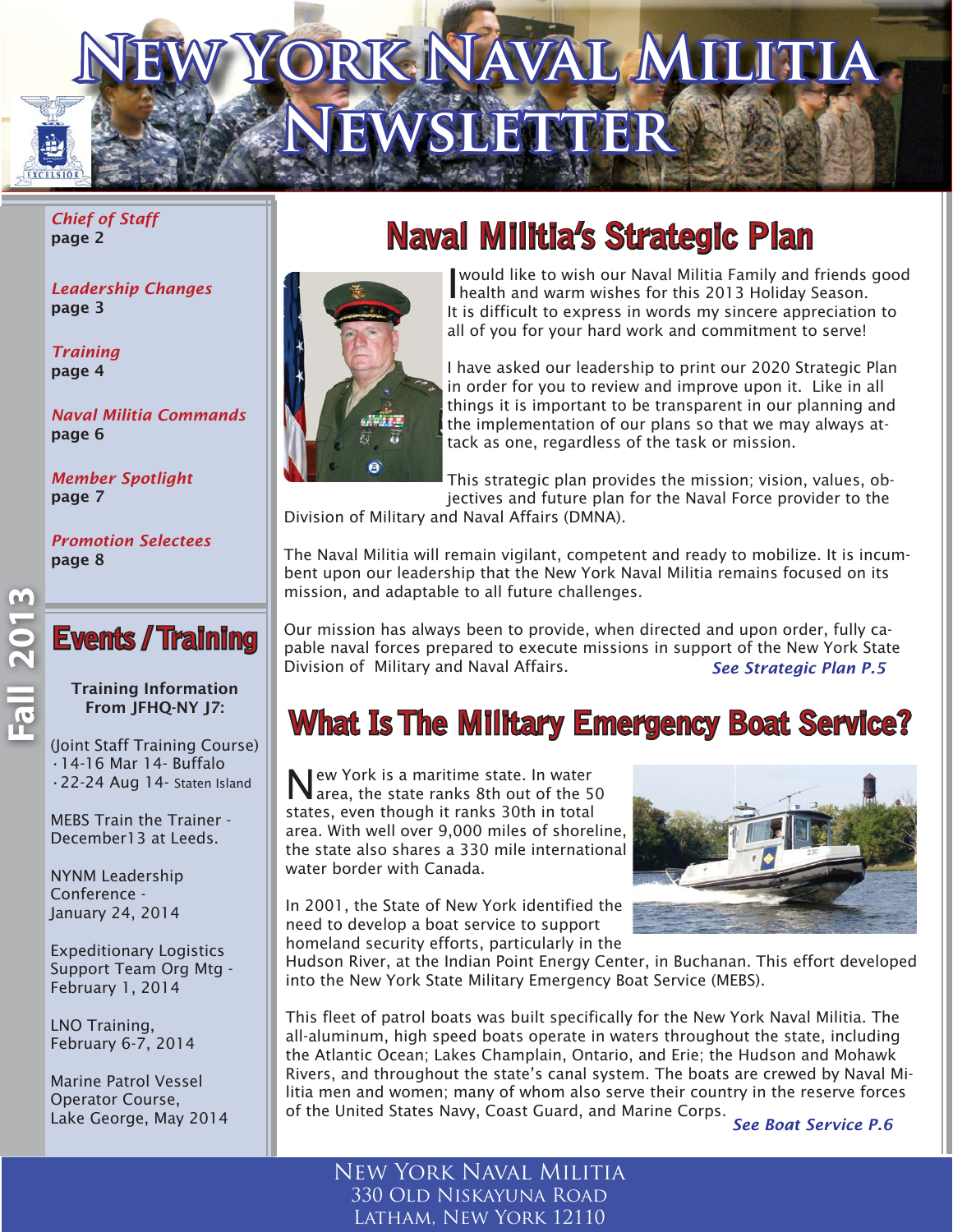### **Naval Militia's New Chief of Staff**

aptain Mark S. Woolley graduated from Villanova University and was commissioned as a Navy ensign in 1980. He was a surface warfare officer and served on ships based in the Atlantic and Pacific commands, mak-

ing deployments to the Mediterranean, Western Pacific and Persian Gulf regions.

In June 1998 Woolley assumed command of USS KINKAID (DD-965), based in San Diego. Under his command, the ship deployed to the Arabian Gulf where it conducted Maritime Interception Operations to support United Nations Security Council resolutions. His



crews were involved in four rescue and assistance operations, including a rescue that saved a sinking container ship.

In April 2002 Woolley was assigned to Commander U.S. Third Fleet as Assistant Chief of Staff of Operations, where he oversaw commands from the west coast of the U.S. to the International Date Line. He was also director of the Homeland Security and Defense Directorate.

Captain Woolley's decorations include the Defense Superior Service Medal, two Legion of Merits, three Meritorious Service Medals, three Navy Commendation Medals and the Navy Achievement Medal.

Captain Woolley spent the last three years of his career as commanding officer of the NROTC unit on the campuses of University of San Diego and San Diego State University. He retired from the U.S. Navy in 2010, and affiliated with the New York Naval Militia.



For all new enlistment and commissioning applications, we need COMPLETE social security numbers. You cannot go on State Active Duty orders without a complete SSN on file.

### **Josephthal Winners!**

The Commander, New York Naval Militia is pleased to announce the 2013 Josephthal Trophy Award winners. They are:

NY Naval Militia Member of the Year: EO1 Scott Pease, Macedon, NY

NY Naval Militia Unit of the Year: NYNM Personnel Action Team

### **Physical Exam Requirement hysical**

A year goes by quickly, and before you know it, you are due for another physical exam. If you are no longer an active drilling Reservist, this requirement applies to you. Make sure that you complete NYNM FORM 93 and have your doctor complete NYNM FORM 88 and submit them both to Naval Militia Headquarters.

### **Become a Member!**

The State of New York offers to members of its State Military Forces benefits and opportunities beyond that available to just federal Reservists of the Navy, Marine Corps, or Coast Guard.

Members of the Naval Militia support New York State at the same time they continue their Navy, Marine or Coast Guard Service. In return, New York provides tuition assistance incentives... up to \$5,270 per year at any accredited college in New York State. For more information, see the Naval Militia Education page.

Interested in the New York Naval Militia? •Review NYNM FORM 1121 for full details and requirements.

•Fill out an Enlistment Application or Commissioning Application and fax it to NYNM Headquarters - (518) 786-4427 and we will contact you.

For help with these forms and additional information on the MEBS Program, call the NYNM Headquarters at (518) 786-4583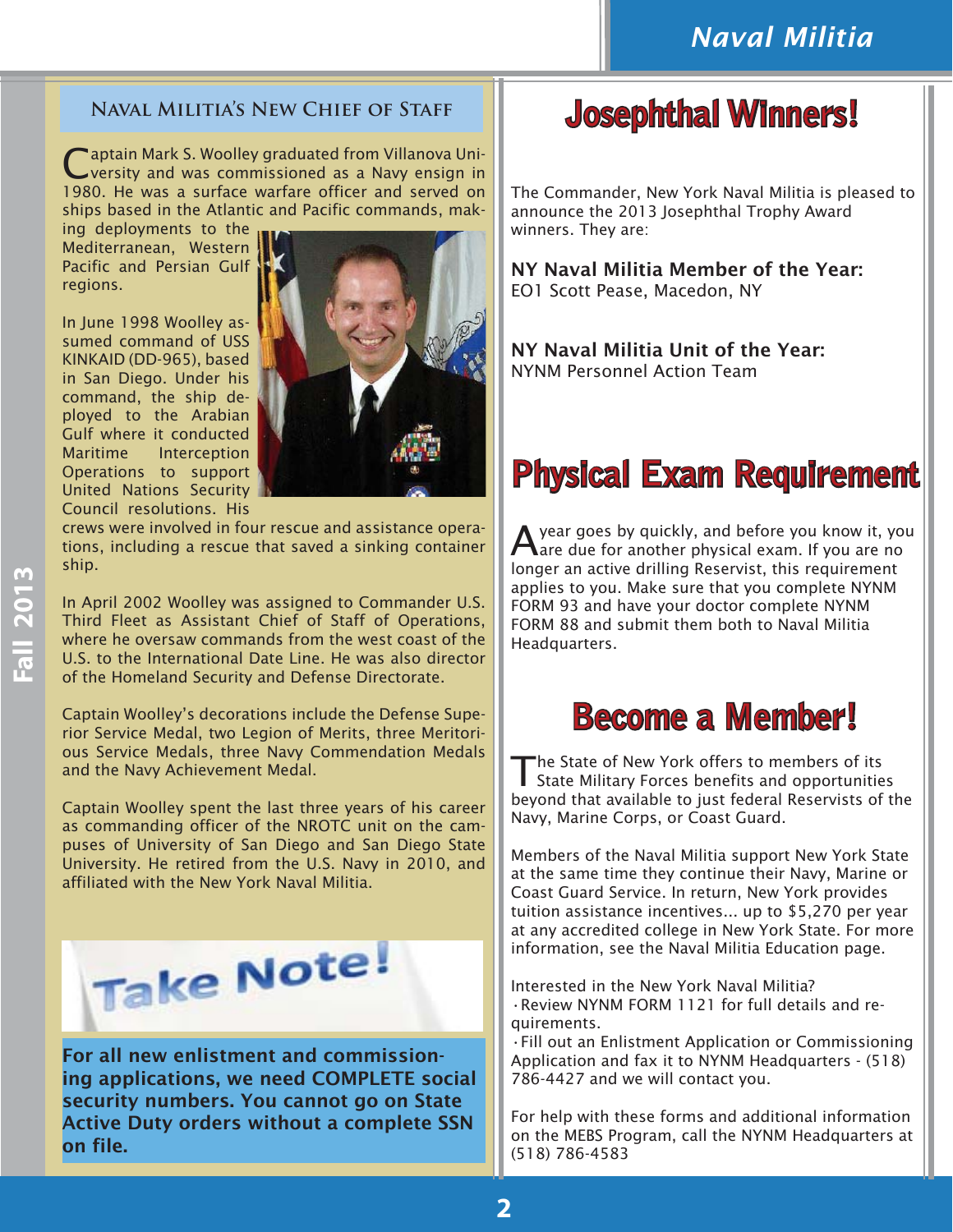### *Naval Militia*

## **Uniform Update! inclusively inform Update! inclusively inclusively Please Take Note**

All Naval Militia members who are no longer in<br>Aa drilling Reserve status (SELRES, or VTU) are required to modify their working uniform to comply with NYNMINST 1020.1A. The federal component name tape (U.S. NAVY, U.S. MARINES, U.S. COAST GUARD) is replaced with N.Y. NAVAL MILITIA. In addition, the embroidered federal component logo found on the blouse pocket is covered with the Naval Militia blue and gold patch. Patches are available from Naval Militia headquarters. Questions, please call (518) 786- 6021.



### **NYS DMV Photo Document 'Veteran' Status**

If you are a qualified U.S. military veteran, who was honorably dis-<br>charged, and you have a NYS driver license, learner permit or non-<br>driver photo ID card, you can have the word "Veteran" printed on the f you are a qualified U.S. military veteran, who was honorably discharged, and you have a NYS driver license, learner permit or nonupper left hand of your photo document.

There is no additional fee for the veteran status designation on your document, but all regular transaction fees will apply.

To apply for the veteran status designation: Click here: http://www.dmv.ny.gov/armedforces.htm#vetstat

You must send or provide proof of an honorable discharge. If you apply by mail, send a photocopy of the proof(s). If you apply at a DMV office, you must show the original proof(s), which will be returned to you. Acceptable proofs are:

- a U.S. Department of Defense Form DD-214 that indicates an honorable discharge, or
- a form DD-215 that indicates an honorable discharge, or an Honorable Discharge form WD AGO 53, WD AGO 55, WD AGO 53-55, NAVPERS 553, NAVMC 78PD or NAVCG 553, or - an "Enlisted Separation Paper."
- You can apply for the veteran status designation when you renew your driver license by mail using your renewal notice (MV-2) and a photocopy of your proof of honorable discharge.

You can apply at a DMV office for a renewal or a replacement document with the veteran status designation. Use the Application for Driver License or Non-Driver ID form MV-44.

The veteran status will be printed on all of your future NYS DMV photo documents.



Iring Our Heroes, a program of the U.S. Chamber of Commerce Foundation, was launched in March 2011 as a nationwide initiative to help veterans, transitioning servicemembers, and military spouses find meaningful employment. Working with the U.S. Chamber of Commerce's vast network of state and local chambers and other strategic partners from the public, private, and non-profit sectors, our goal is to create a movement across America in hundreds of communities where veterans and military families return every day.

Hiring Our Heroes has hosted more than 600 hiring fairs in all 50 states, Puerto Rico, and the District of Columbia. Through March 31, 2013, 20,200 veterans and military spouses had obtained jobs.

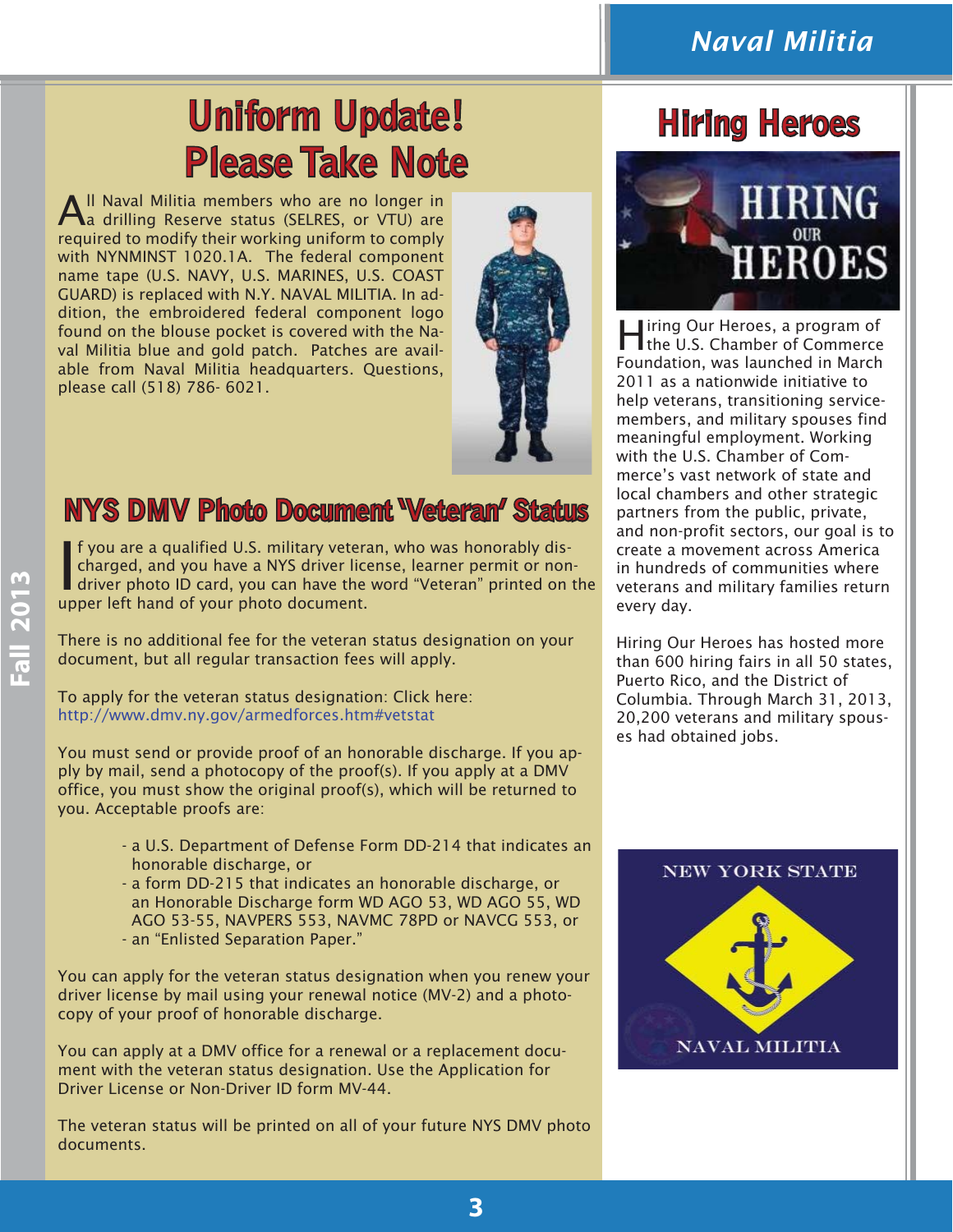### **2013 Annual Holiday Gala Invitation**

WHERE - The Historic West Point Club, West Point Military Academy, 603 Cullum Road, West Point, NY 10996

WHEN - Saturday December 07, 2013 (Cocktail Hour 1830 hrs, Dinner 1930 hrs)

#### **ATTIRE**

 Military: Blue Mess/Dress Blue (Bow Tie) Civilian: Tuxedo (Black Tie)/Formal Dress

#### DINNER INFORMATION

 COCKTAIL HOUR: Italian Sausage en Croute, Asian Chicken Skewers w/Pineapple, Assorted Finger Sandwiches & Garlic Baguette with Tenderloin ENTRÉE CHOICES: Select one of the following: Prime Rib of Beef Au Jus, Citrus Basil Salmon, Almond Garlic Toasted Chicken or Eggplant Manicotti BAR – Cash Bar will be available

#### RESERVATIONS

 INDIVIDUAL RESERVATION (Less than 10 seats) - \$55.00 per person and will be open seating only.

 FULL TABLE (10 seats) - \$550 per reserved table. Full payment for all seats must be made aat one time.

 INCLUDE Name/rank/title & entrée choice for each seat. If no entrée given you will get chicken

CHECKS PAYABLE to "NY Guard"

 MAIL TO: LTC Chester Edwards, 96 Hawley Avenue, Port Chester, NY 10573

SEATING - Individual reservations are open seating. Full table reservations (10 seats) will be reserved seating

DEADLINE - All reservations must be received and paid for by Saturday November 30, 2013

ALL COMMUNICATIONS - HolidayGala2013@gmail.com

For further information contact LTC Chester B. Edwards 914 937-4443 Home / 914 260-2122 cell



#### Safe Boating Course

The NY Naval Militia will sponsor the 8 hour USCG (ABS) Safe Boating course to be held on 2FEB14 in Massapequa NY. All Naval Militia personnel are invited to attend. Contact BMC Towart at: nynavalmilitia@aol.com for information and registration.

#### MEBS SOP Training

Prepare for MEBS: MEBS SOP Training can be held any January 25, 2014 in Bronx, NY. Please submit your interest in attending to BMC Towart at nynavalmilitia@aol.com

#### ICS Training

If you are E7 and above, and not a drilling Reservist, your training requirement includes completion of Incident Command System (ICS) online courses. Complete ICS 100, 200, 700, and 800 courses and submit copies of the completion certificate to Naval Militia Headquarters. The fax number is 518-786- 4427.

### **Driver and Specialty License:**

I f you hold a valid license as a bus (military, school, or public) driver; commercial truck driver; or forklift operator; make sure we know about it. We track the names and numbers of our members who hold these valuable skills. Fax a copy of your current license to 518-786-4427.

### **Aboard the ACU2 board**



*ENCS Robert Wittenzellner (green uniform) briefs Naval Militia leadership on ACU2 vessels at NOSC Buffalo on 20 SEP 13.*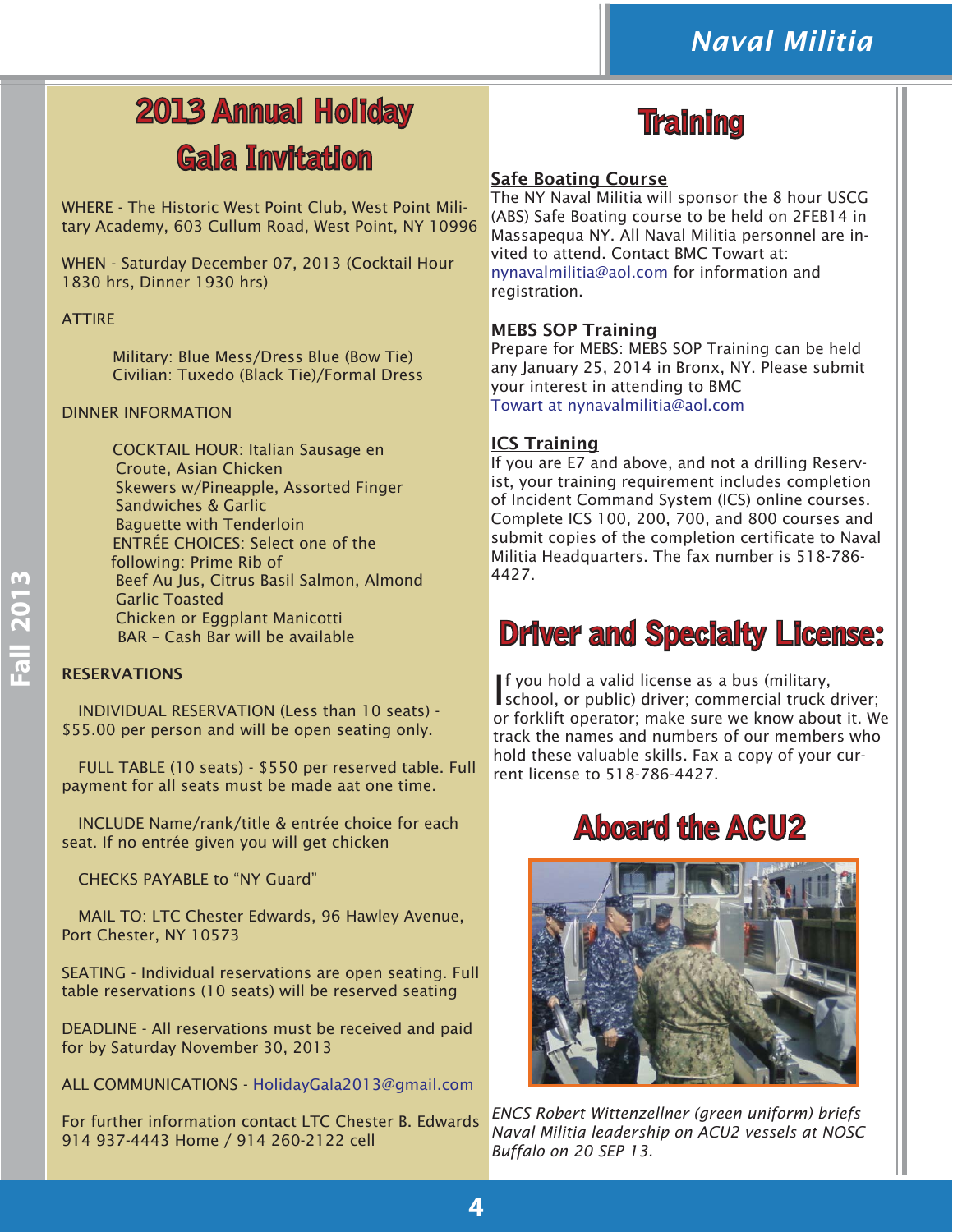### **Strategic Plan Continued trategic**

In order to accomplish this, we will provide a selfsustaining, relevant and flexible naval force capable of expeditionary and domestic missions supported by and in support of NY State Military forces. The NYNM when directed and on order will have the capability to augment naval forces with USNR and USMCR equipment upon request by the Adjutant General and/or the designated Task Force Commander.

Our foundation is grounded in our common values. Members of the New York Naval Militia are three time volunteers first and foremost, who volunteer to serve their country, who volunteer to serve their specific service and who volunteer to serve the State of New York. We are competent in their rate, military occupation specialty and civilian occupation. We have the Minuteman mind set: physically fit, sea-bag packed, personal affairs in order, prepared for immediate deployment. We are ethical and keep their moral compass calibrated. In sum, we are volunteers, competent and committed Minutemen/Minute-women, proudly serving in the Military Forces of the State of New York.

Here is what we see for strategic environment. Continually changing technology, weather patterns, state and federal resources, and a significant increase in federal use of state National Guard assets, will continue to create challenges, and opportunities, for New York State Military Forces. U.S. Navy, Marine Corps, and Coast Guard Reserve components will continue to evolve towards a smaller, mobile, mission oriented force. Anticipated changes are:

a. Navy Construction Forces (SeaBees) manpower reduced.

b. Marine Corps Reserve units reduced or re-located out of state.

c. Continued consolidation of Reserve Support Activities throughout the state.

d. Increased emphasis on cyber operations.

e. Increased focus on USNR riverine/small boat operations.

f. Increased Reserve Intelligence tasking.

g. Increased travel to drill locations out of state by Reserve personnel.

Finally, in light of our expected environment and values, here are our strategic objectives:

#### Leadership

Strengthen senior leadership relationships with USNR, USMCR and USCGR.

a. Expand Maritime Domain training with manned and unmanned aircraft, underwater, and surface remote vessels.

b. Designation of specific funding to support the administrative and training functions of the Naval Militia. c. Information Systems enhancement:

- 1.Recall of Naval Militia personnel.
- 2.MEBS maintenance and budgeting
- 3.NYNM personnel records maintenance

 a.Emphasis on Naval Militia Medical Support capabilities

 b.Train and resource Expeditionary Logistics Support Teams

 c.Exercise communications augmentation of National Guard JISCC and MERC programs

#### Equipment Readiness

a.Enhanced maritime lift – providing movement of cargo and people by water.

b.Search and Rescue – the ability to provide statewide swift water rescue and recovery.

c.Designation of a dedicated NYNM all weather maintenance, training and administration facility.

#### Training Readiness

a.Increase focus on professional leadership by developing a program for commissioned and non-commissioned officers.

b.Provide cross training in logistics, evacuation, and security operations in preparation for coastal storms and other disasters.

c.Ensure personnel familiarization with a broad range of topics in information technology, to include cybercrime, hacking, personal security defense and social media.

d.Sustain training and liaison with New York Military Forces and other federal, state and municipal organizations as directed.



#### Personnel and Unit Readiness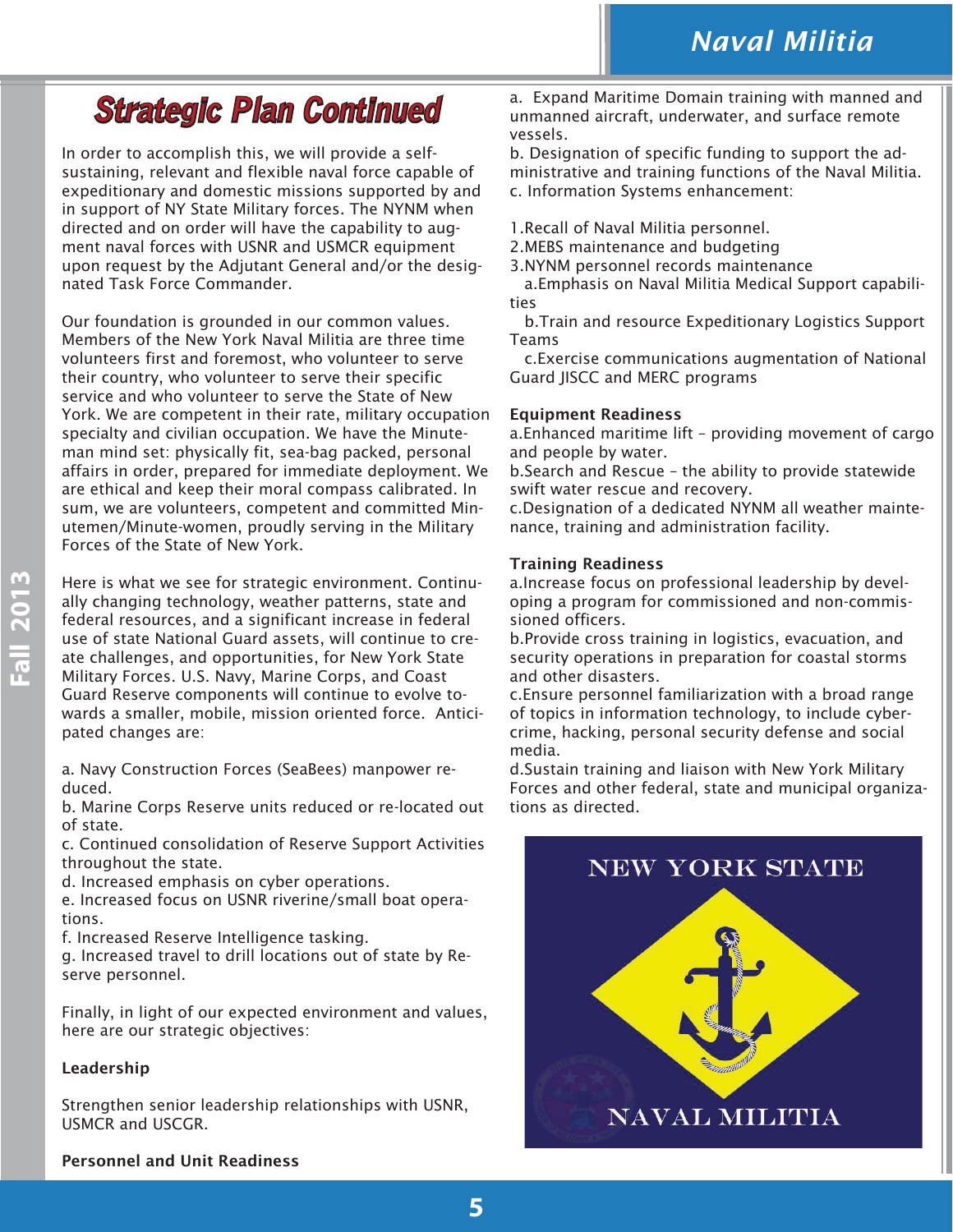### **New York Naval Militia Western Command estern**

New York Naval Militia Western Command encompasses the central and western part of the state including Lakes Erie and Ontario, and the Buffalo, Rochester, Syracuse, and Binghamton metropolitan areas. This is the largest region in area, stretching from the western border at Pennsylvania, to the Thousand Islands.



Email:

WESTCOM@ng.ny.nyarng.mbx.nm-west-emo@mail.mil

### **New York Naval Militia Northern Command orthern**

New York Naval Militia Northern Command encompasses that part of the state from the lower Hudson Valley to Canada, and from the border with New England west to Central New York. It consists of 19 counties that contain over 1.6 million residents. The region includes the international land borders with Quebec and portions of the water border with Ontario.



It includes important waterways such as the St. Lawrence Seaway, Lake Champlain, Hudson and Mohawk Rivers, the headwaters of the Delaware River, and the Erie and Champlain Canal systems. The area also includes the State Capital Region; Adirondack Park; and, a large portion of the Catskill Park. Key infrastructure throughout this region includes the Eisenhower and Snell locks, several important bridges to New England and Ontario, and the Port of Albany/Rensselaer.

NORTHCOM personnel actively work with homeland security and law enforcement agencies throughout the region. These departments include U.S. Customs and Border Protection, U.S. Coast Guard Sectors New York and North-SOUTHCOM@ng.ny.nyarng.mbx.nm-south-emo@mail.mil ern New England, and the numerous state, county, and municipal agencies.

Email: NORTHCOM@ng.ny.nyarng.mbx.nm-north-emo@mail.mil

### **Boat Service Continued oat**



Militia. The all-aluminum, high speed boats operate in waters throughout the state, including the Atlantic Ocean; Lakes Champlain, Ontario, and Erie; the Hudson and Mohawk Rivers, and throughout the state's canal system. The boats are crewed by Naval Militia men and women; many of whom also serve their country in the reserve forces of the United States Navy, Coast Guard, and Marine Corps.

Some of the missions and operations for MEBS include:

- •Port Security
- •Support of Law Enforcement
- •Surveillance
- •Evacuations
- •Maritime Transport

Recent Operations: •Critical Infrastructure Protection •Joint Maritime Operations •Vessel Escort (Force Protection)

### **New York Naval Militia ew Southern Command outhern**

New York Naval Militia South-ern Command encompasses that part of the state including New York City, Long Island, and the lowest reaches of the Hudson Valley. As the Naval Militia's most populous region, Southern Command's primary focus is the homeland security of New York's metropolitan area.



Email: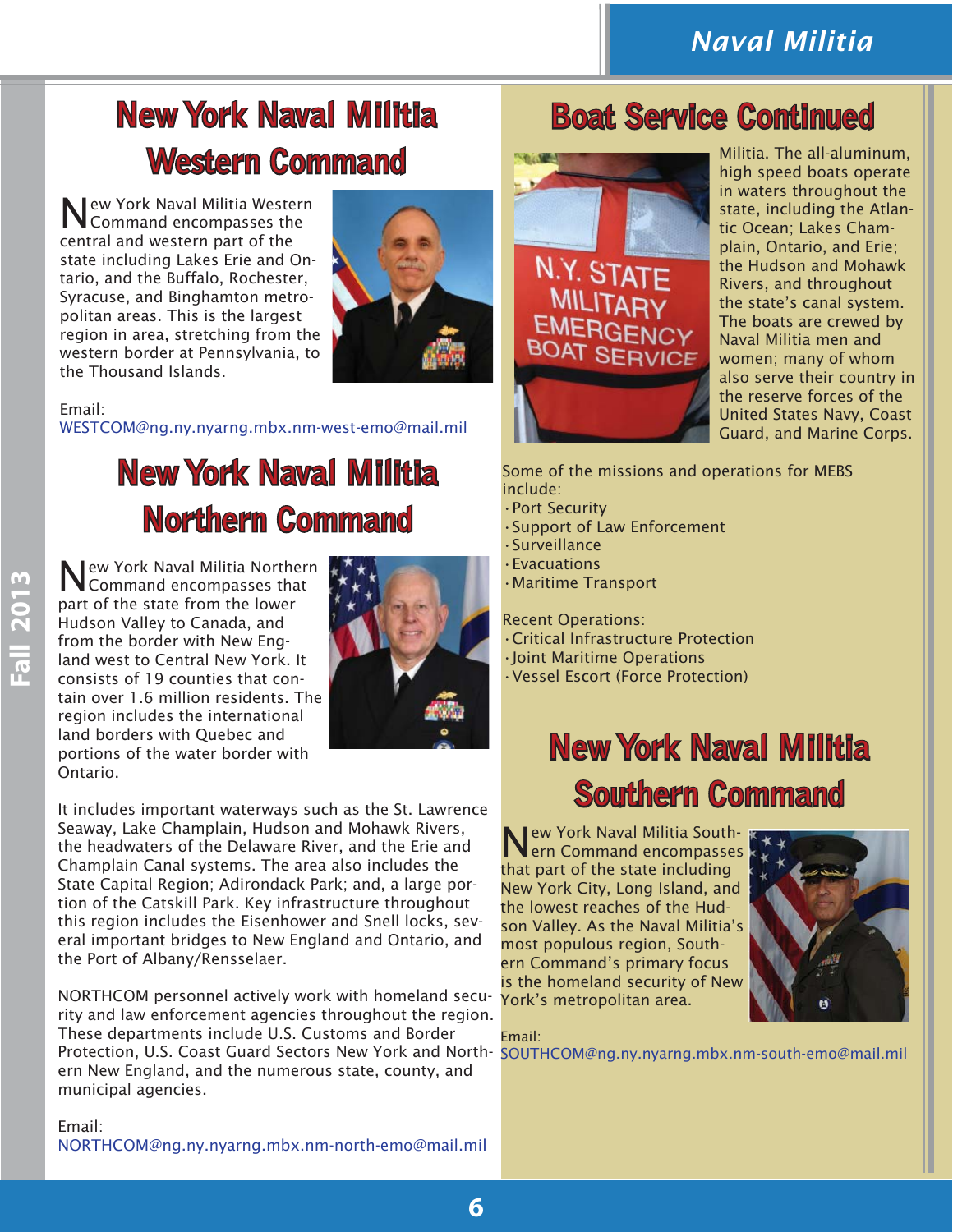### **Member Spotlight**

Erik Tjornhom Jr. enlisted in the United States Marine Corps in February 2005. Upon completing recruit training in July 2005, he was sent to Camp Lejune and obtained an MOS as infantry rifleman. During his training, Tjornhom was promoted to Private First Class (PFC). Soon after, he was sent to the Marine Corps Security Force Training Battalion in Chesapeake VA where he received an additional MOS of, Marine Security Force.

In December of 2005, Tjornhom was ordered to 1st Fleet Anti-Terrorism Security Team (FAST) in Norfolk VA where he deployed to the Pacific. The deployment was based out of Yokosuka Japan and his platoon was assigned to the USS Blue Ridge. During this deployment, Tjornhom received a promotion to Lance Corporal (LCPL). By May of 2006, Tjornhom and his platoon successfully conducted an Embassy Reinforcement Mission in East Timor. The remainder of the deployment consisted of various training missions throughout Southeast Asia.



Returning from this deployment, LCPL Tjornhom continued training with FAST Com-

pany and became a squad team leader. For his efforts, on Oct 1st 2007, he earned the rank of CPL and received orders to Camp Pendleton, 2nd Battalion 5th Marines G. Company where he served as "squad team leader". In May of 2008, his unit deployed with the 15th Marine Expeditionary Unit (MEU) aboard the USS Peleliu which saw duty in the Middle East.

In November of 2008, Tjornhom continued his training and prepared to deploy with the 31st MEU in Okinawa Japan.

CPL Tjornhom ended his active duty enlistment in April 2010 and transitioned into the Marine Corps Reserve and began his career as a NYC Police Officer. On July 1st 2010 CPL Tjornhom was promoted to Sergeant of Marines. USMC Reserve duty has included the, 2nd Battalion 25th Marines G Co., Environmental Service, Detachment D HAZMAT and 2nd Civil Affairs Group Washington DC.

His decorations include, Navy Unit Commendation, Meritorious Unit Commendation, Marine Corps Good Conduct Medal, National Defense Medal, Global War on Terrorism Expeditionary Medal, Global War on Terrorism Service Medal, and a Sea Service Deployment Ribbon with Two Stars.

On November 10th 2012, Sergeant Tjornhom joined the New York Naval Militia. The Sergeant. participates in the Military Emergency Boat Service (JOA2) and is training to become a coxswain. He was activated by the NYNM for Hurricane Sandy Relief. NYS medals include the Medal for Merit, Conspicuous Service Star, Recruiting Medal, and Humane Service to NYS Medal. Sergeant Tjornhom resides in New York with his wife.

### **Join The Military Association of New York State oin**



The Military Association of New York (MANY), in conjunction with the National Guard Association of the United States (NGAUS), represents the interests of its members in the New York Army and Air National Guard, New York Naval Militia and New York Guard in the State Legislature, Congress and Executive Branch. [Learn more by clicking here.](http://www.m-a-n-y.org/main.html)

(MANY), supports its members by promoting the military policies of the United States and State of New York. MANY assists the development of National and State defense through a professional, well

trained and readily available organized State Militia. MANY is the oldest organized Military State Association in the country. Membership in MANY is open to all Officers and Warrant Officers in the four components of the New York Military Forces (New York Army National Guard, New York Air National Guard, New York Naval Militia and the New York Guard). Visit the MANY website: www.m-a-n-y.org for more information.